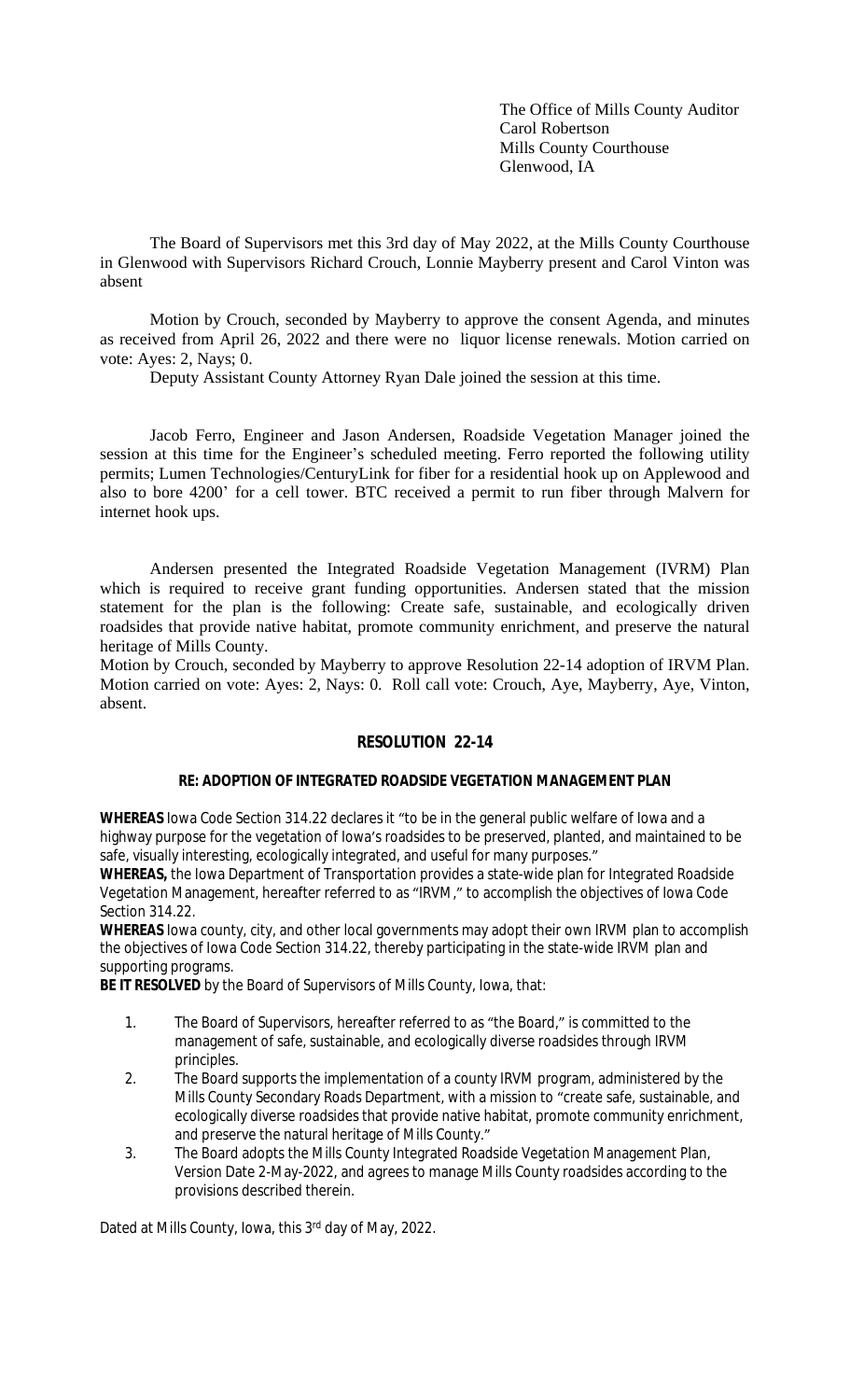Motion by Crouch, seconded by Mayberry to authorize the Vice Chair to sign FM Voucher for Paddock Ave Design in the amount of \$2,622 to HGM. These funds are paid from the FM account. Motion carried on vote: Ayes: 2, Nays: 0.

Motion by Crouch, seconded by Mayberry to authorize the Engineer to lock in the quote amount of \$78,356.55 from Hampton Equipment for Total Patcher. Motion carried on vote: Ayes: 2, Nays: 0.

Motion by Crouch, seconded by Mayberry to approve a driveway variance request for 265'S of 59259 Kidd Rd, does not meet Ordinance separation distance but it is not a safety concern. Motion carried on vote: Ayes: 2, Nays: 0.

The following individuals were present for the next item on the agenda; conditions of Lucas Road and 250<sup>th</sup> Street; Tyler Younger, Reed Allen, Miguel Neri, Duane Olsen, and Tom Hartranft. Allen was the main spokesperson for the group were here to discuss the request to have the road paved from Kidd Road where the blacktop ends to Nagel which is approximately 2 miles. Allen explained there have been a considerable amount of homes that have recently been built in this area and it has created a higher volume of traffic on this road and due to the fact, the road is gravel, conditions are not always the best especially after a rain which creates washboards on the road and is hard on the vehicles. The 20 plus residents on this road would like to see the County pave it. The Board explained they would like to pave this road as well as many other of our gravel roads within the County. However, the costs are prohibitive to do them all and how do you pick one and not the others. The practice and procedure the County has done was explained, the residents can petition to request the road be paved and present to the Engineer. The Engineer will present the petition to the Board of Supervisors and the board will direct the Engineer to do an engineer's cost study to do the project and once that is determined it is up to the landowners to pay for the initial paving and then the County will maintain afterwards. Those present for this meeting did not have a specific issue with paying for a portion, but not feel they should have to pay for the entire project, siting that the County will benefit by increased tax base of the homes in this area. The Board said they would look at the costs associated after the Engineering study is done but the homeowners need to continue the process in order to get to that point.

Julie Lynes, Public Health Administrator and Patrick Binns, IT Director were present along with Leslie Foss of KPE INC. Lynes shared with the Board of Supervisors a draft RFQ for the Annex building expansion. It was determined we would need a point of contact and since Lynes is retiring and Binns has been a large part of the project, it would be in the best interest to have Binns as the point of content. Motion by Crouch, seconded by Mayberry to move forward and send out the RFQ for the Annex expansion. Motion carried on vote: Ayes: 2, Nays: 0.

Susan Wiegel, Communications/E-911 Director was present to request to hire Miranda Foster as a Dispatcher who has passed all medical, psychological evaluation and background checks. Her start date will be May 4, 2022 at the rate of \$19.17/hour per union contract. Motion by Crouch, seconded by Mayberry. Motion carried on vote: Ayes: 2, Nays: 0.

Jill Ford, Treasurer and Ryan Dale, Deputy, Assistant County Attorney were present to discuss whether to proceed with a Right of Redemption on parcel #031380010200000 or proceed with a tax sale, The Board felt with the location of this property it would be in the best interest of the County to proceed with the right of redemption. Dale explained there would be cost to have the Mills County Abstract Company do a lien and title search prior to the County taking title. Motion by Crouch, seconded by Mayberry to approve moving forward with the Right of Redemption and to pay the fees for the title search. Motion carried on vote: Ayes: 2, Nays: 0.

The next agenda item to approve Resolution 22-15 cancel Mills County Tax Sale and Abate taxes on a mobile home was tabled awaiting more information.

Carol Robertson, Auditor presented a letter received from BTC Inc. requesting the funds the County had obligated in October as a match for a grant in the amount of \$10,000. Motion by Crouch, seconded by Mayberry to approve the payment of \$10,000 which will be taken from the ARPA funds. Motion carried on vote: Ayes: 2, Nays: 0.

Pending a review by the County Attorney's office a motion by Crouch, seconded by Mayberry to authorize the Chair to sign Collateral Assignment of Ohana Development Agreement. Motion carried on vote: Ayes: 2, Nays: 0.